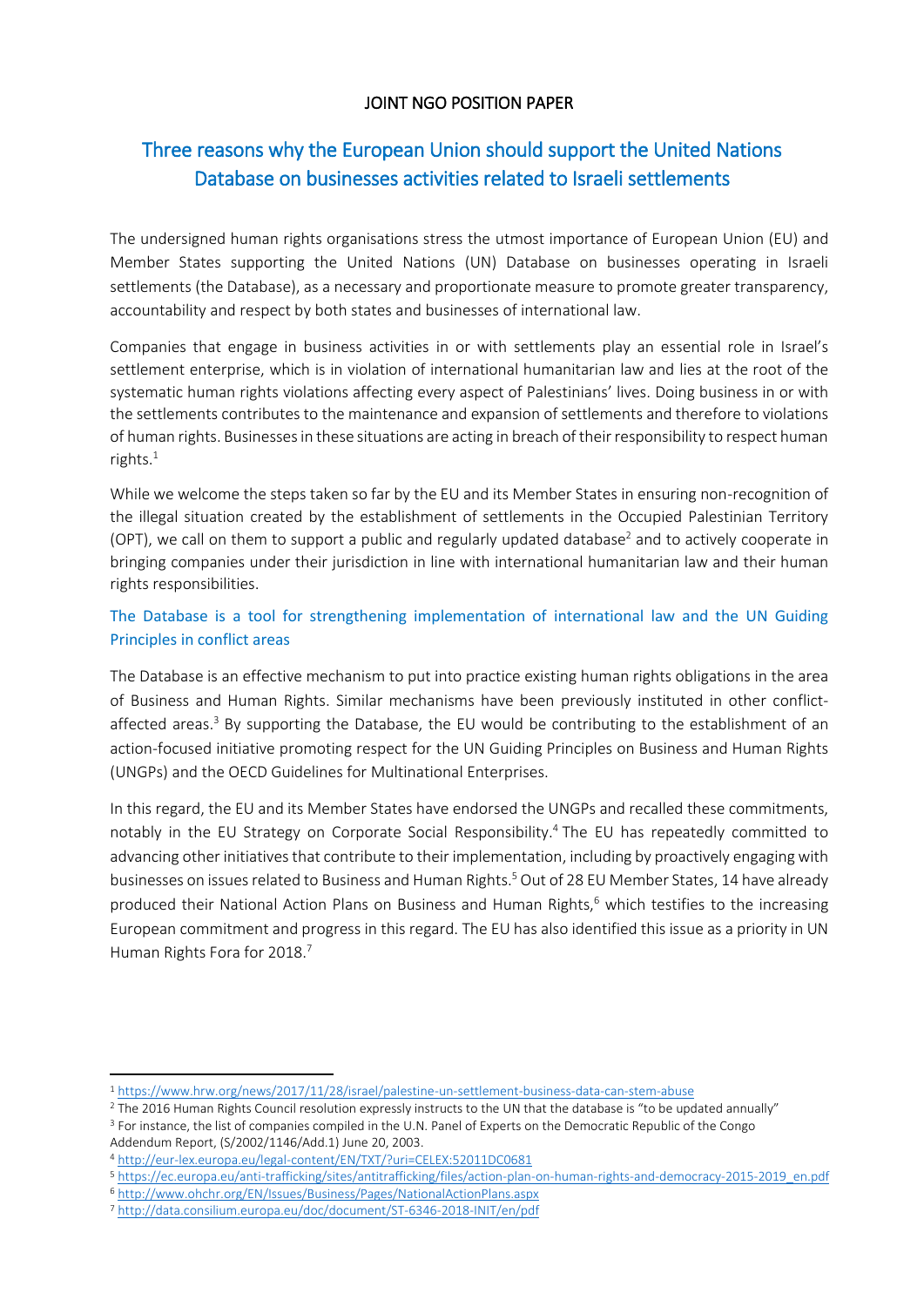#### The Database is a tangible instrument for business transparency and corporate responsibility

Effective implementation of the UNGPs requires innovative and creative tools to promote due diligence processes and correct irresponsible business conduct. The process of developing a Database would encourage companies to evaluate their involvement in settlement-related activities and accordingly properly bring their business operations in line with human rights standards, as already required by the UNGPs and OECD Guidelines for Multinational Enterprises. In this way, the Database helps responsible companies avoid their legal, financial and reputational risks when involved in settlement-related activities, as many individual EU Member States already warn in their guidance to businesses.

The Office of the High Commissioner is setting out a clear methodology to ensure it affords adequate due process and procedural safeguards to companies., which testifies to the solid normative framework under which the Database process will operate. The Database should be seen as a crucial resource for engaging businesses and citizens to promote business transparency and corporate responsibility.<sup>8</sup> This complements existing EU legislation, which requires large companies to disclose information on their policies and risks regarding, among others, respect for human rights, thus encouraging greater transparency and accountability for negative human rights impacts.<sup>9</sup>

By ensuring the Database is duly transparent and regularly updated, the EU and its Member States will enable States, civil society and investors to productively engage with companies, to prevent human rights violations and address possible breaches. Past experiences have shown that proactive engagement with companies lead to positive results, as demonstrated by earlier decisions taken by European companies, financial institutions and pension funds to terminate activities supporting illegal operations in the OPT.<sup>10</sup> As the EU maintains, greater transparency makes companies more resilient and increases their performance, both in financial and non-financial terms. $^{11}$ 

### The Database is an operative tool to advance EU non-recognition policy and reverse settlement expansion

In the specific context of Israel/Palestine, the Database constitutes a practical measure to cease company involvement in the continuing settlement expansion, by implementing UN Security Council Resolution 2334 and the EU's non-recognition policy. The longstanding position of the EU and its Member States is that settlements are "illegal under international law, constitute an obstacle to peace and threaten to make a two-state solution impossible".<sup>12</sup> The EU has already in place a policy of differentiation that discourages Israel's illegal activities in the OPT.

However, settlement construction keeps accelerating at an unprecedented level, as the EU noted in its July 2018 report.<sup>13</sup> The Database offers an opportunity to further put into practice this European policy, by ensuring greater transparency around business activities contributing to or benefitting from Israel's expropriation of Palestinian land and natural resources. It could also help deter further illegal transfer of Israeli settlers into the OPT, as it may reduce the economic profitability of the settlement enterprise.

 $\overline{a}$ 

<sup>8</sup> <http://theconversation.com/why-the-un-is-setting-up-a-database-of-international-businesses-operating-in-israeli-settlements-85499>

<sup>9</sup> [https://ec.europa.eu/info/business-economy-euro/company-reporting-and-auditing/company-reporting/non-financial-reporting\\_en](https://ec.europa.eu/info/business-economy-euro/company-reporting-and-auditing/company-reporting/non-financial-reporting_en) 10 Examples include British security services company G4S; Norwegian Government Pension Fund Global; Dutch pension fund Stichting Pensioenfonds Zorg en Welzijn, formerly PGGM; Denmark's Danske Bank and Dutch infrastructural company Royal HaskoningDHV; 11 [http://europa.eu/rapid/press-release\\_IP-17-1702\\_en.htm](http://europa.eu/rapid/press-release_IP-17-1702_en.htm)

<sup>12</sup> [https://eeas.europa.eu/headquarters/headquarters-homepage/23938/statement-federica-mogherini-latest-decisions-israeli](https://eeas.europa.eu/headquarters/headquarters-homepage/23938/statement-federica-mogherini-latest-decisions-israeli-government-regarding-settlements_en)[government-regarding-settlements\\_en](https://eeas.europa.eu/headquarters/headquarters-homepage/23938/statement-federica-mogherini-latest-decisions-israeli-government-regarding-settlements_en)

<sup>&</sup>lt;sup>13</sup> 6,111 housing units in the occupied West Bank including East Jerusalem were advanced in different stages of the planning and implementation process: [https://eeas.europa.eu/delegations/palestine-occupied-palestinian-territory-west-bank-and-gaza](https://eeas.europa.eu/delegations/palestine-occupied-palestinian-territory-west-bank-and-gaza-strip/48438/six-month-report-israeli-settlements-occupied-west-bank-including-east-jerusalem_en)[strip/48438/six-month-report-israeli-settlements-occupied-west-bank-including-east-jerusalem\\_en](https://eeas.europa.eu/delegations/palestine-occupied-palestinian-territory-west-bank-and-gaza-strip/48438/six-month-report-israeli-settlements-occupied-west-bank-including-east-jerusalem_en)